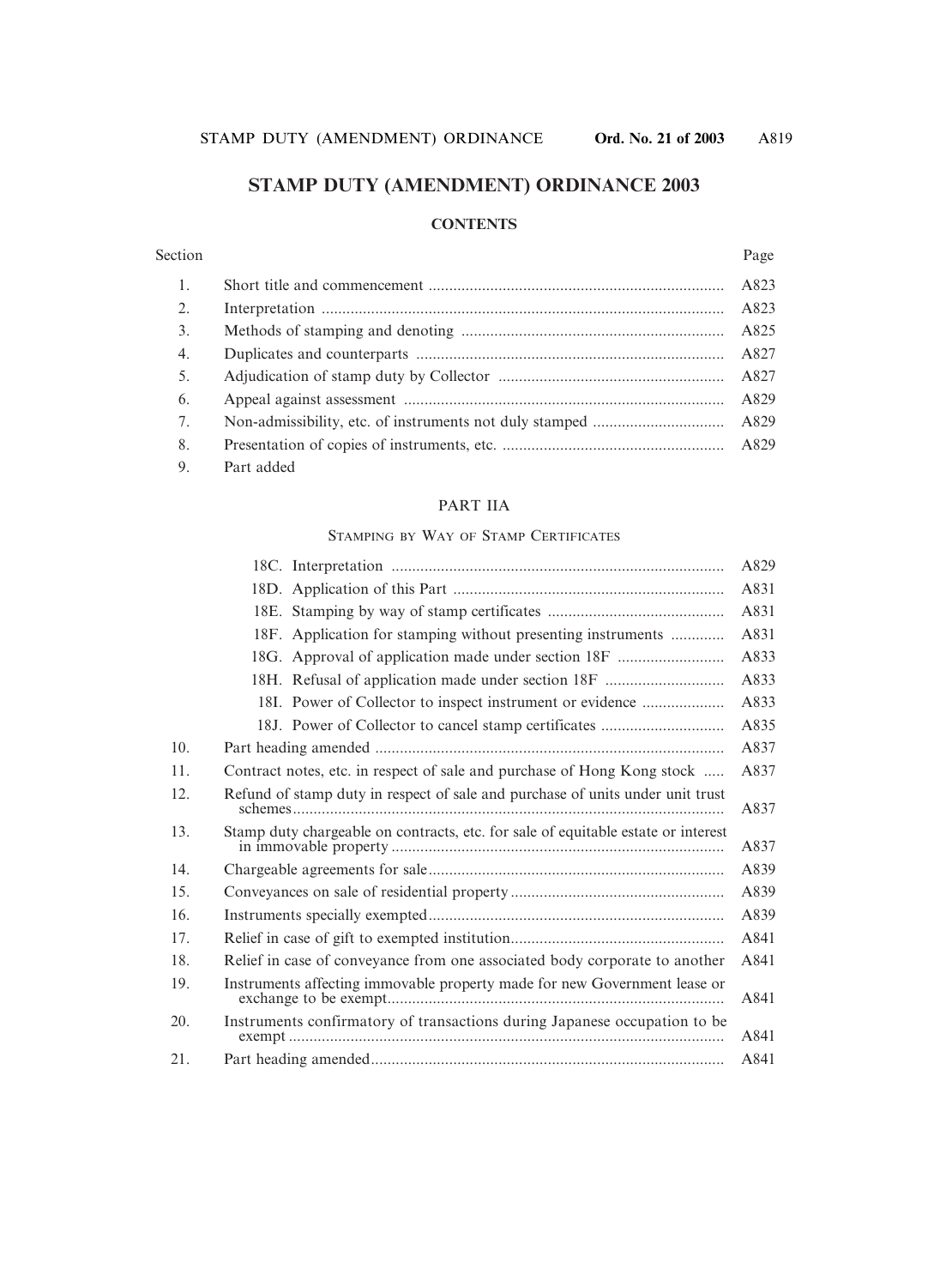| Section | Page |
|---------|------|
|---------|------|

| 22. | Allowance for spoiled stamps and stamp certificates rendered unfit for purpose | A841 |
|-----|--------------------------------------------------------------------------------|------|
| 23. | Section substituted                                                            |      |
|     | 49. Allowance for stamps inadvertently used and stamp certificates             | A843 |
| 24. |                                                                                | A845 |
| 25. |                                                                                | A845 |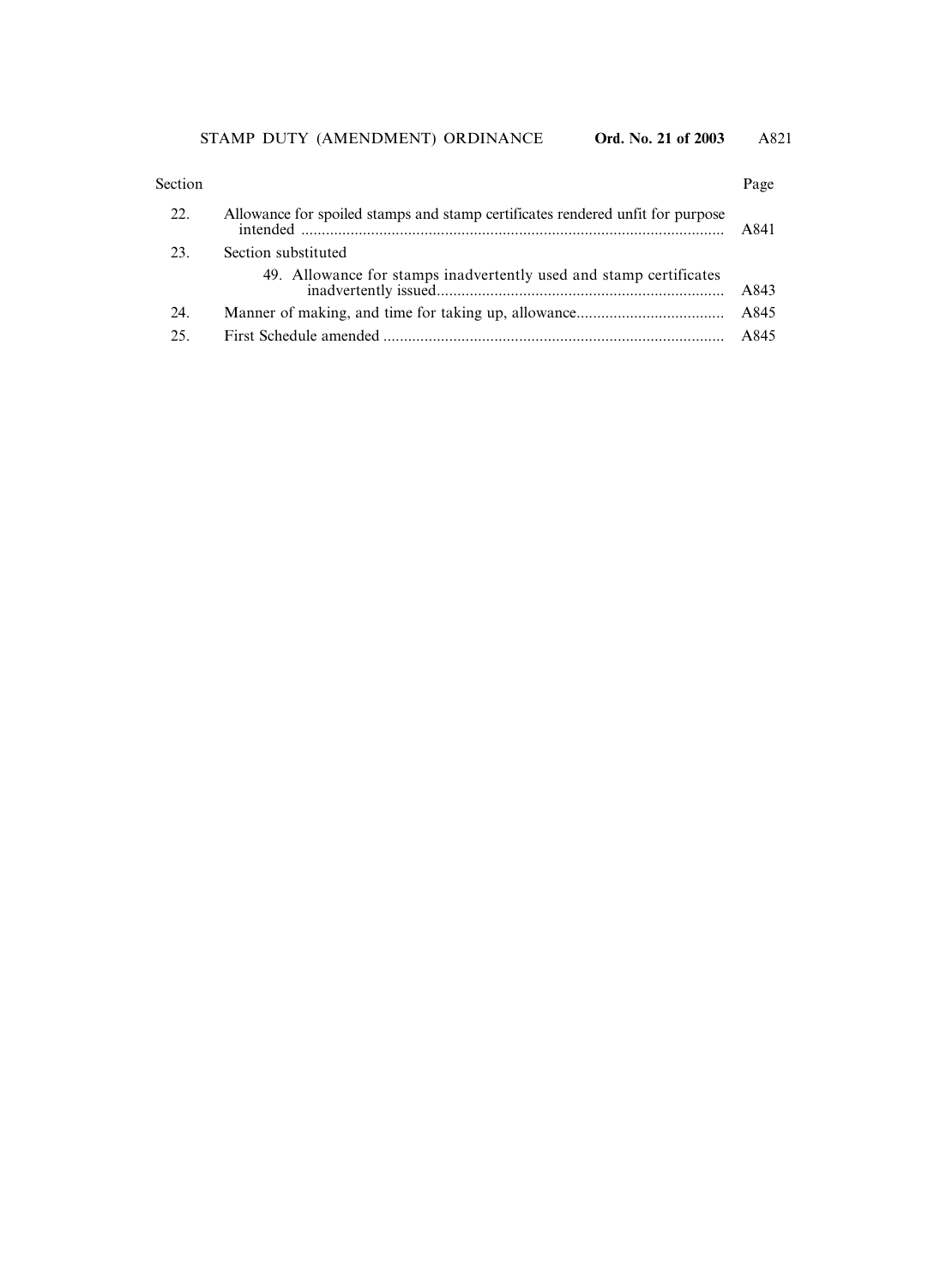### **HONG KONG SPECIAL ADMINISTRATIVE REGION**

ORDINANCE NO. 21 OF 2003



TUNG Chee-hwa Chief Executive 26 June 2003

An Ordinance to amend the Stamp Duty Ordinance to introduce an alternative way of stamping certain instruments chargeable with stamp duty by issuing a stamp certificate, and to provide for related matters.

 $[$   $]$ 

Enacted by the Legislative Council.

#### **1. Short title and commencement**

(1) This Ordinance may be cited as the Stamp Duty (Amendment) Ordinance 2003.

(2) This Ordinance shall come into operation on a day to be appointed by the Secretary for Financial Services and the Treasury by notice published in the Gazette.

#### **2. Interpretation**

Section 2(1) of the Stamp Duty Ordinance (Cap. 117) is amended—

(*a*) by repealing the definition of "stamped" and substituting—

- ""stamped" (加蓋印花、加蓋), in relation to an instrument, means—
	- (*a*) the instrument has been stamped by means of a stamp under this Ordinance; or
	- (*b*) a stamp certificate has been issued in respect of the instrument by the Collector under Part IIA, in so far as the stamp certificate has not been cancelled under that Part;":

(*b*) by adding—

""stamp certificate" (印花證明書) means a certificate issued by the Collector under Part IIA;".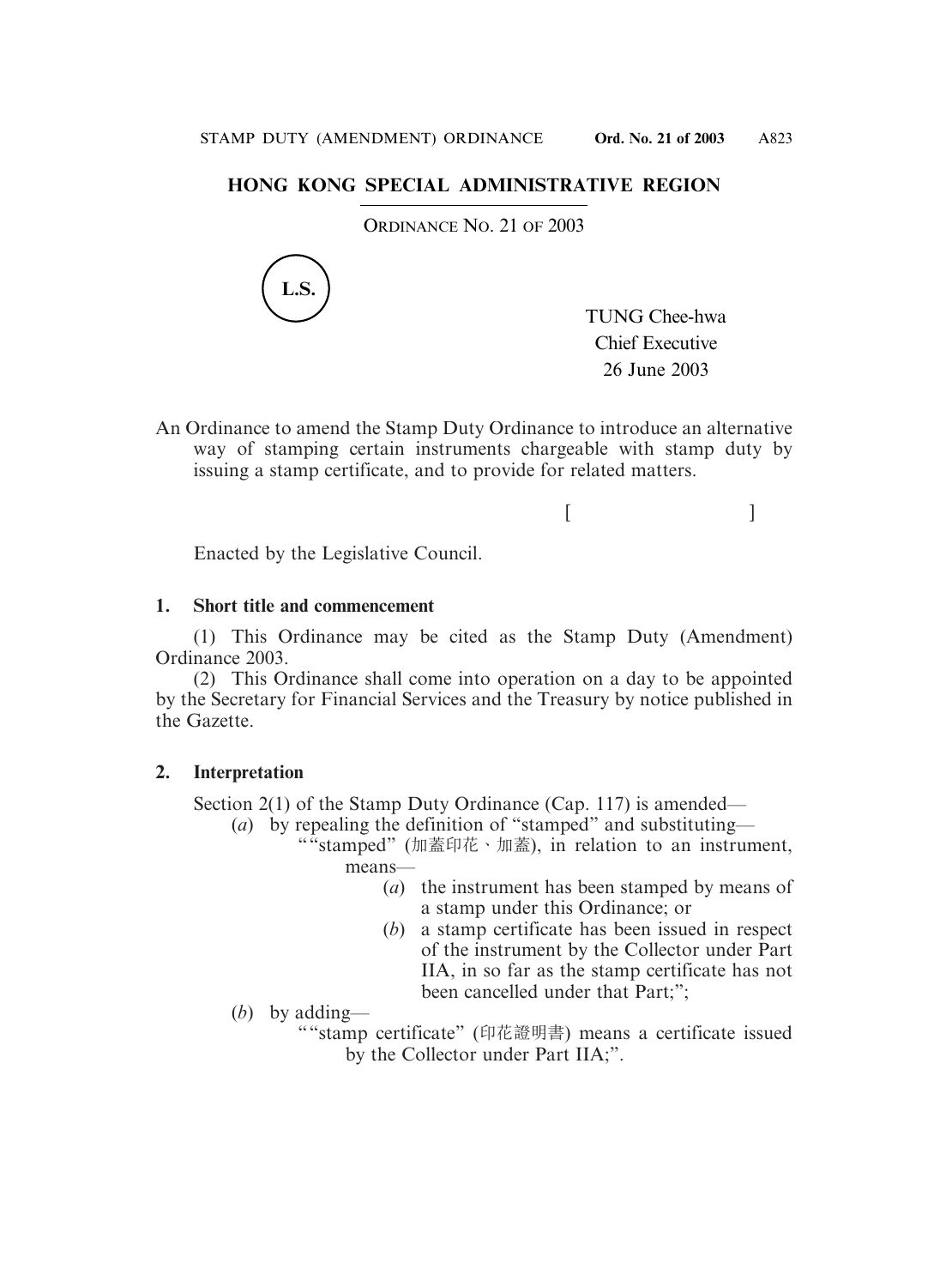# **3. Methods of stamping and denoting**

Section 5 is amended—

(*a*) by repealing subsection (1) and substituting—

"(1) Subject to this section and section 9, where an instrument chargeable with stamp duty is presented to the Collector for stamping, the Collector may, upon payment of the stamp duty—

- (*a*) stamp such instrument or cause it to be stamped—
	- (i) by means of a franking machine with the amount of stamp duty paid and the date of stamping; or
	- (ii) by means of a stamp approved by the Collector with the words "Stamp Office Hong Kong" or "香港印花稅署" and the date of stamping, and shall at the same time record on the instrument, as close as possible to the date so stamped, the amount of stamp duty paid together with his signature; or
- (*b*) where the instrument is an instrument to which Part IIA applies, instead of stamping it in the manner as provided in paragraph (*a*), issue a stamp certificate in respect of the instrument.";
- (*b*) by adding—

"(1A) A stamp certificate shall not be issued under subsection (1)(*b*) in respect of the instrument notwithstanding that it is an instrument to which Part IIA applies if, at the time when the instrument is presented to the Collector, it is accompanied by a written request to the Collector for stamping it in the manner as provided in subsection  $(1)(a)$ .":

(*c*) in subsection (6), by repealing "both the instruments, be denoted upon the first-mentioned instrument" and substituting "evidence to his satisfaction that such duty has been paid, be denoted upon the first-mentioned instrument or the stamp certificate issued in respect of the first-mentioned instrument".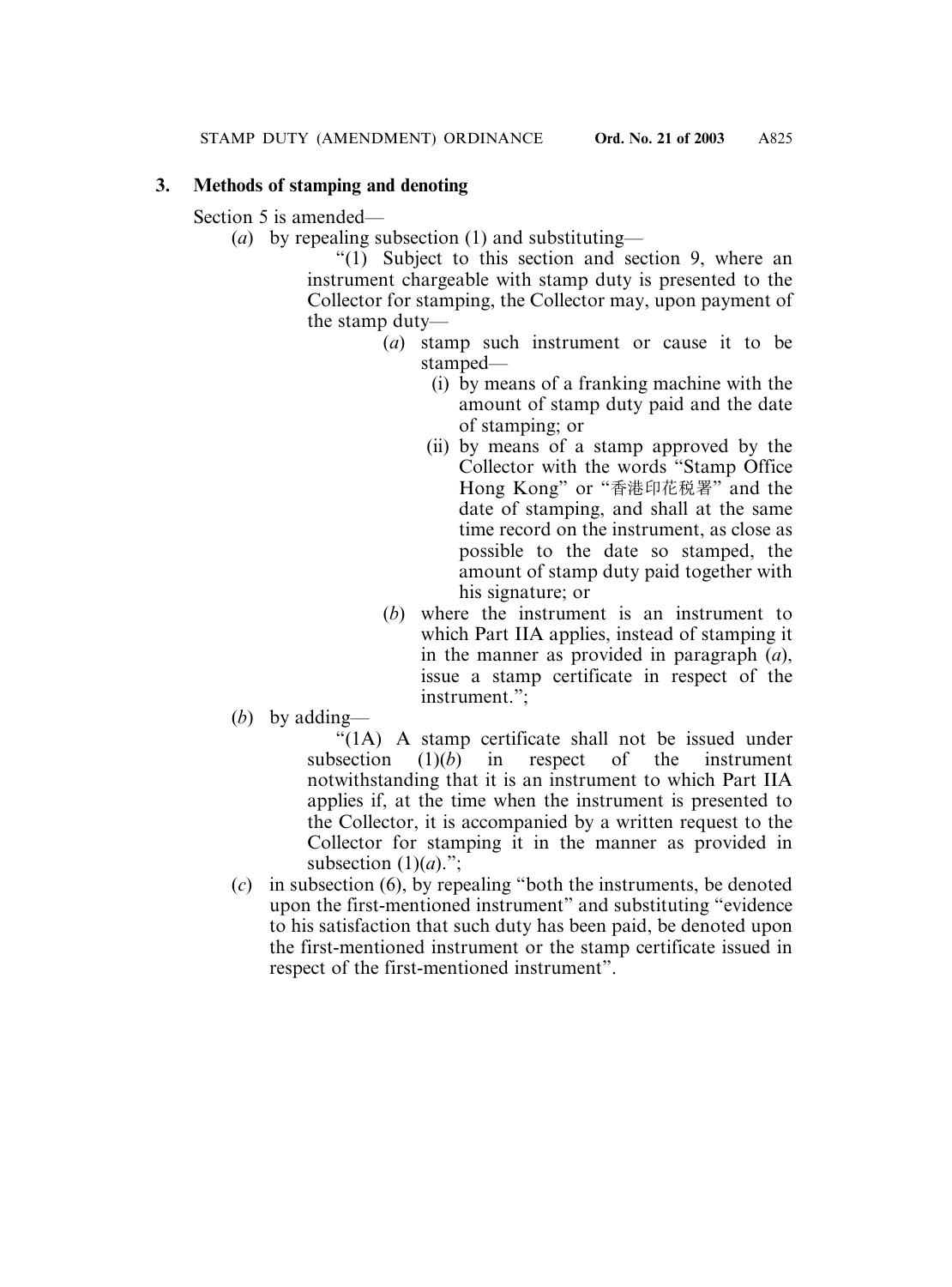#### **4. Duplicates and counterparts**

Section 8 is amended by repealing everything after "duly stamped" and substituting—

"unless—

- (*a*) it is stamped as an original instrument;
- (*b*) there is denoted on it payment of the stamp duty paid in respect of the original instrument of which it is the duplicate or counterpart; or
- (*c*) there is denoted on a stamp certificate issued for the duplicate or counterpart payment of the stamp duty paid in respect of the original instrument of which it is the duplicate or counterpart.".

# **5. Adjudication of stamp duty by Collector**

Section 13 is amended—

- (*a*) in subsection (1C), by adding "or the stamp certificate" before "denoting";
- (*b*) by repealing subsections (2) and (3) and substituting—
	- "(2) Any instrument in respect of which—
		- (*a*) the adjudication fee is paid under subsection (1) shall be stamped with a stamp or by way of a stamp certificate denoting the payment of the fee;
		- (*b*) the adjudication fee is not payable under subsection (1B) shall be stamped with a stamp or by way of a stamp certificate denoting that the instrument has been presented for adjudication.
		- (3) If the Collector is of opinion that the instrument—
			- (*a*) is not chargeable with stamp duty, it may, subject to subsection (4), be stamped with a stamp or by way of a stamp certificate denoting that the instrument is not chargeable with stamp duty;
			- (*b*) is chargeable with stamp duty, he shall assess the stamp duty payable, and, subject to subsection (7), where the instrument is stamped under section 5 with a stamp or under section 18E(1) by way of a stamp certificate denoting payment of the stamp duty so assessed, the instrument may also be stamped with a stamp or by way of a stamp certificate denoting that it is duly stamped.";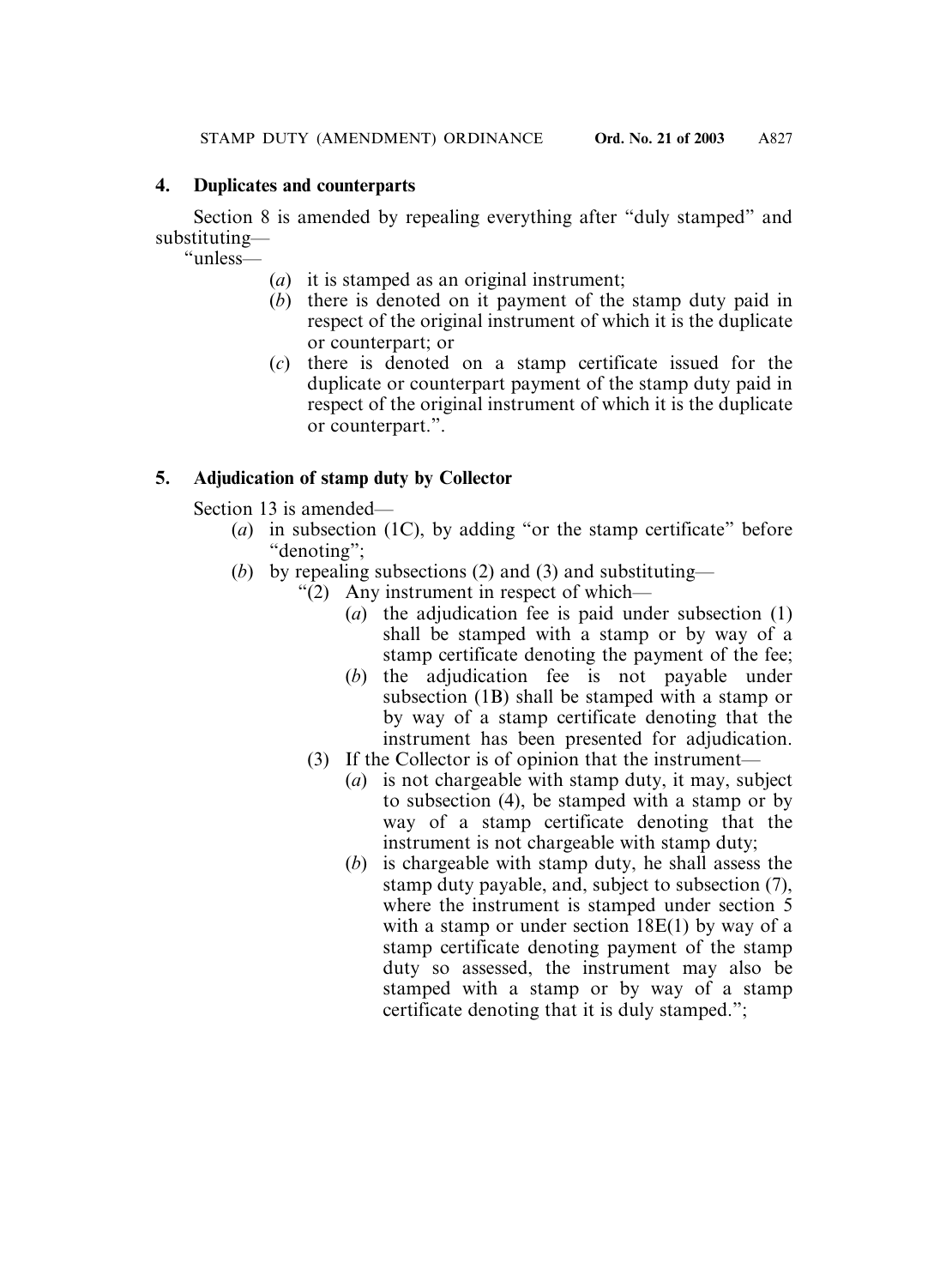- (*c*) in subsection (6), by adding "or by way of a stamp certificate" before "denoting";
- (*d*) in subsection (10), by adding "or on any stamp certificate issued for the instrument," before "in respect of which".

#### **6. Appeal against assessment**

Section 14(1C) is amended by adding "or, where applicable, issue a stamp certificate in respect of the instrument," before "to that effect".

### **7. Non-admissibility, etc. of instruments not duly stamped**

Section  $15(3)(a)$  is amended by repealing "or  $13(2)$ " and substituting ",  $13(2)$  or  $18E(1)$ ".

### **8. Presentation of copies of instruments, etc.**

Section 18B is amended—

- (*a*) in subsection (2), by repealing everything after "stamped," and substituting "issue a stamp certificate in respect of the instrument under Part IIA.";
- (*b*) by repealing subsection (3).

### **9. Part added**

The following is added—

### "PART IIA

#### STAMPING BY WAY OF STAMP CERTIFICATES

#### **18C. Interpretation**

In this Part, unless the context otherwise requires—

"electronic record" (電子紀錄) has the same meaning as in section  $2(1)$  of the Electronic Transactions Ordinance (Cap. 553);

"record" (紀錄) has the same meaning as in section  $2(1)$  of the Electronic Transactions Ordinance (Cap. 553);

"send" (送交) includes deliver or transmit by electronic means.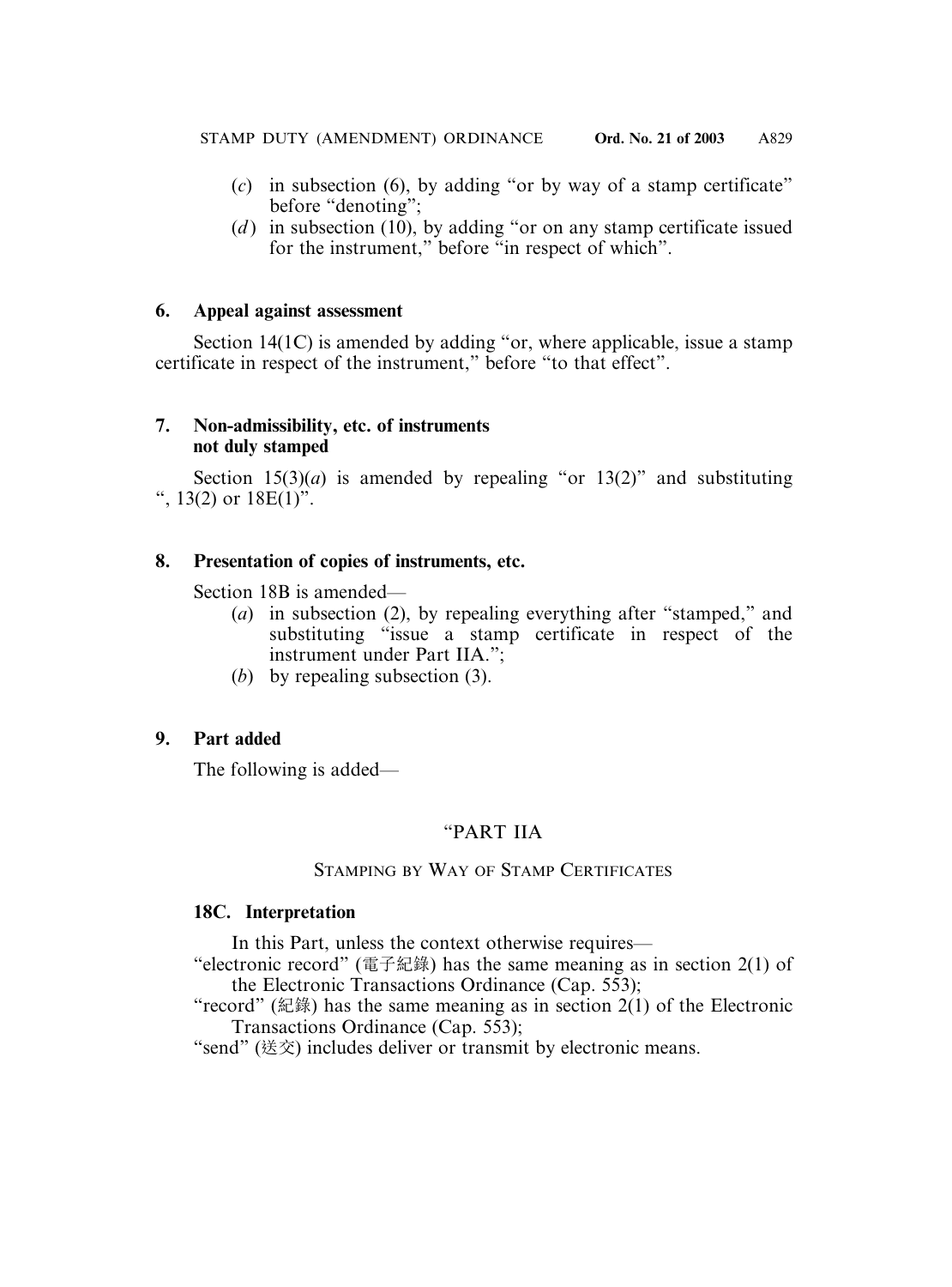### **18D. Application of this Part**

This Part shall apply to an instrument chargeable with stamp duty under heads 1, 2 and 4 in the First Schedule.

### **18E. Stamping by way of stamp certificates**

(1) Subject to section 5(1A), the Collector may, for the purpose of stamping any instrument to which this Part applies, issue a stamp certificate in respect of the instrument, whether or not the instrument is presented to the Collector for stamping.

(2) A stamp certificate may be issued in paper form or in the form of an electronic record.

(3) The Collector may issue a stamp certificate—

- (*a*) to denote the payment or remission of stamp duty;
- (*b*) to denote the payment or remission of any penalty payable under this Ordinance;
- (*c*) to denote the payment of an adjudication fee payable under this Ordinance;
- (*d* ) to denote the fact that an instrument has been presented for adjudication;
- (*e*) to denote that an instrument is not chargeable with stamp duty;
- (*f*) to denote that an instrument is duly stamped; or
- (*g*) to denote or endorse any particulars or matter which the Collector is required or empowered to denote or endorse under this Ordinance.

(4) The Collector shall keep a record of any stamp certificate issued by him and, in so far as the stamp certificate is not cancelled under section 18J, retain the record for a period of not less than 15 years after the day of issue.

#### **18F. Application for stamping without presenting instruments**

(1) A person may, in respect of an instrument to which this Part applies and being an instrument specified by the Collector, apply to the Collector for stamping the instrument without presenting it.

- (2) An application under subsection (1) shall—
	- (*a*) be made in such form as may be specified by the Collector;
	- (*b*) be signed by the applicant and sent to the Collector, in such manner as the Collector may determine; and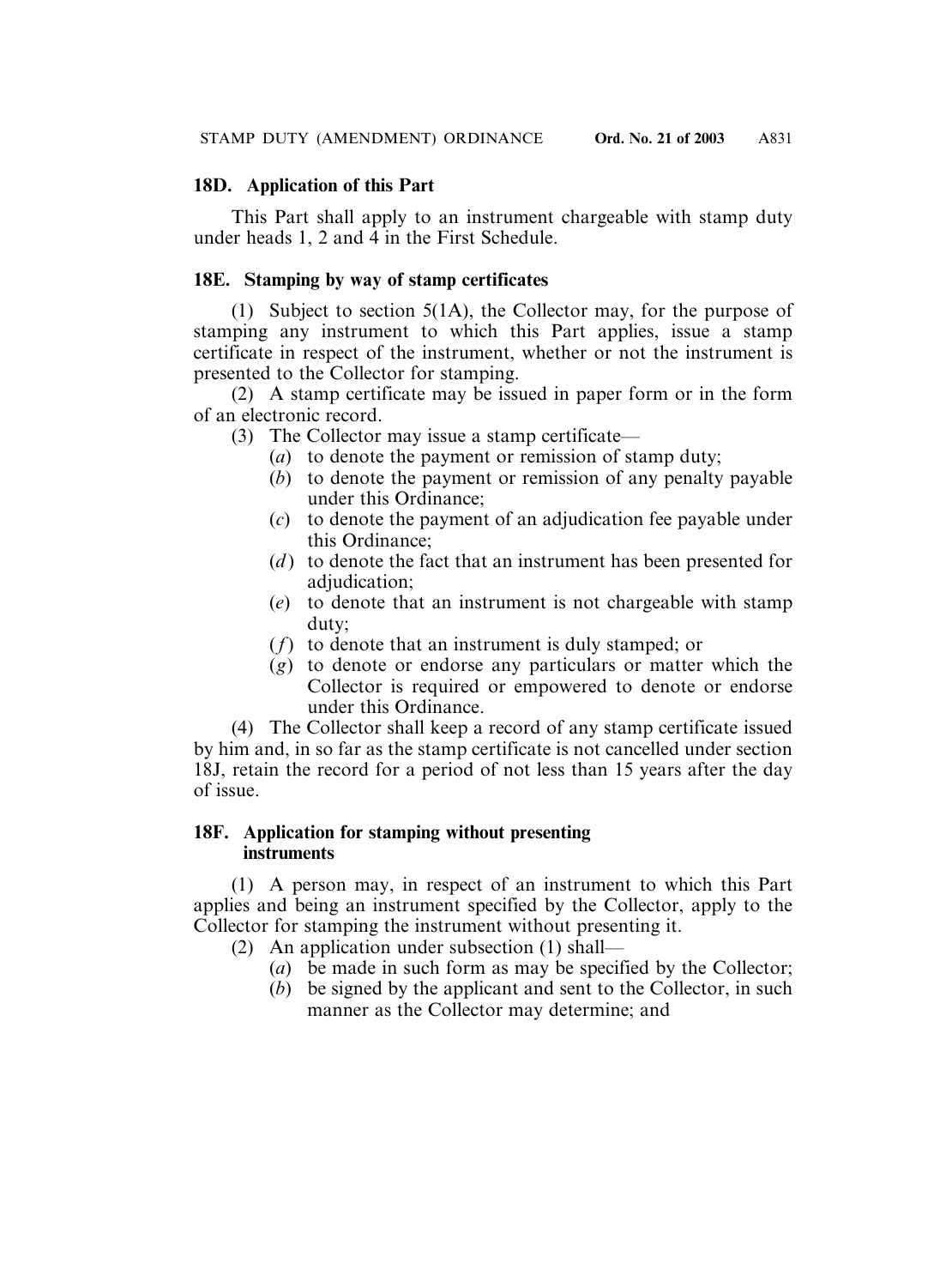(*c*) in a case where stamp duty or penalty (if any) is payable, be accompanied by payment of the stamp duty or penalty (if any).

(3) For the purposes of subsection (1), an instrument to be specified by the Collector—

- (*a*) shall be specified by notice published in the Gazette; and
- (*b*) may be specified by reference to a class or description of instruments.
- (4) A notice under subsection (3) is subsidiary legislation.

### **18G. Approval of application made under section 18F**

If the Collector is satisfied that—

- (*a*) an application has been made in respect of an instrument specified under section 18F(3); and
- (*b*) section 18F(2) has been complied with,

the Collector may approve the application for stamping made under section 18F and, in respect of the instrument, issue and send to the applicant a stamp certificate.

#### **18H. Refusal of application made under section 18F**

(1) If the Collector is not satisfied that section 18G(*a*) or (*b*) has been complied with, the Collector may refuse to approve the application for stamping made under section 18F.

(2) Where the Collector refuses the application, the Collector shall notify the applicant of the decision and the reasons of refusal.

(3) Where the application is refused for failing to comply with section 18G(*a*), the applicant may present the instrument to the Collector for stamping under section 5(1)(*a*).

(4) Where the application is refused for failing to comply with section 18G(*b*), the applicant may, after complying with section 18G(*b*), make a new application to the Collector under section 18F.

### **18I. Power of Collector to inspect instrument or evidence**

(1) Without prejudice to the generality of sections 18G and 18H, the Collector may, at any time after an application for stamping an instrument is made under section 18F, require the applicant or any other person, who possesses or controls the following instrument or evidence, to present to the Collector for inspection for the purposes of this Ordinance—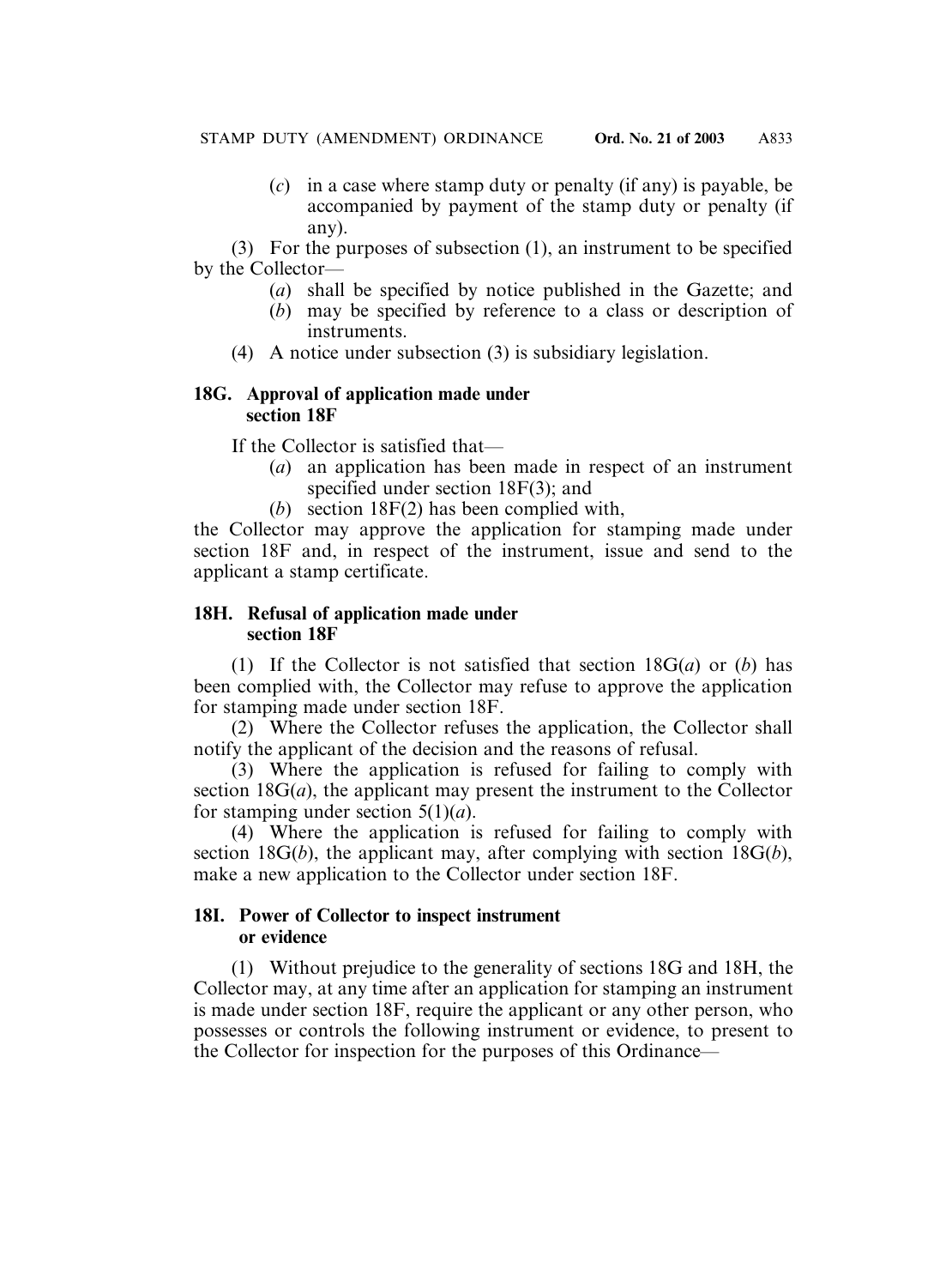- (*a*) the instrument; or
- (*b*) such evidence as the Collector may deem necessary in order to show to his satisfaction whether all the facts and circumstances affecting the liability of the instrument to stamp duty, or the amount of stamp duty chargeable on the instrument, are fully and truly set forth in the instrument.

(2) The power of the Collector under subsection (1) shall not, in the case where a stamp certificate has been issued, be exercised more than 6 years from the expiration of the time for stamping the instrument.

(3) Unless the instrument or evidence as provided under subsection (1) is presented—

- (*a*) in the case where a stamp certificate has not been issued, the Collector may—
	- (i) refuse to issue a stamp certificate in respect of the instrument; or
	- (ii) issue a stamp certificate in respect of the instrument subject to such conditions as he sees fit; or
- (*b*) in the case where a stamp certificate has been issued, the person who, without reasonable excuse, fails to comply with subsection (1) shall incur a penalty at level 2 which shall be recoverable by the Collector as a civil debt due to the Government.

### **18J. Power of Collector to cancel stamp certificates**

- (1) The Collector shall cancel a stamp certificate if—
	- (*a*) the stamp duty, penalty or adjudication fee (if any) paid in respect of an instrument to which the stamp certificate relates has been returned, repaid or refunded under this Ordinance;
	- (*b*) an allowance has been made in respect of the stamp certificate under this Ordinance; or
	- (*c*) requested by any person who has shown to the satisfaction of the Collector that the stamp certificate contains any error.

(2) For the purposes of subsection  $(1)(c)$ , an error contained in a stamp certificate does not include a case where upon the assessment of the stamp duty of an instrument by the Collector under section 13, the instrument is found to be insufficiently stamped.

(3) Where a stamp certificate is cancelled under subsection (1), the Collector shall—

(*a*) send to any of the following persons a notice in writing of the cancellation—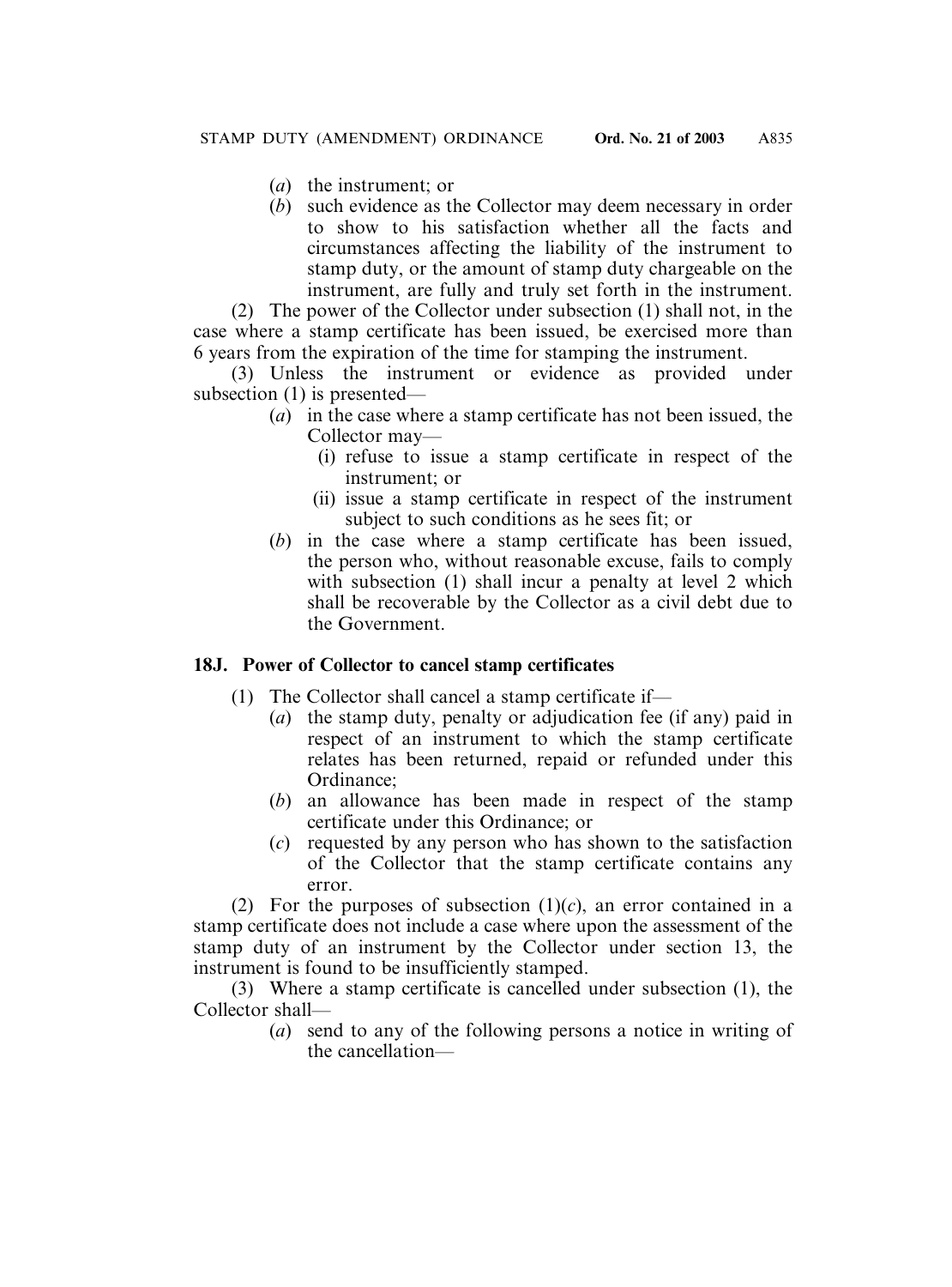- (i) the person who has claimed a refund or an allowance; or
- (ii) the person who has made the request for cancellation of the stamp certificate; and
- (*b*) cancel the record of the stamp certificate kept in respect of the instrument.

(4) Where a stamp certificate is cancelled under subsection  $(1)(a)$ or (*b*) for overpayment of stamp duty, the Collector may issue a new stamp certificate denoting the payment of stamp duty chargeable on the instrument.

(5) Where a stamp certificate is cancelled under subsection  $(1)(c)$ , the Collector may issue a new stamp certificate to rectify the error.

(6) Where a stamp certificate is cancelled under subsection (1)(*c*) for any error which results in an undercharge of stamp duty, the Collector may only issue a new stamp certificate denoting the payment of stamp duty chargeable on the instrument after payment of the undercharged stamp duty has been made.".

#### **10. Part heading amended**

The heading to Part III is amended by adding "AND PART IIA" at the end.

#### **11. Contract notes, etc. in respect of sale and purchase of Hong Kong stock**

Section 19 is amended—

- (*a*) in subsection (1)(*d*), by adding ", or cause a stamp certificate to be issued in respect of the instrument," before "to the effect";
- (*b*) in subsection  $(7)$ , by adding ", or issue a stamp certificate in respect of the instrument," before "to that effect".

#### **12. Refund of stamp duty in respect of sale and purchase of units under unit trust schemes**

Section 19A(2) is amended by adding "or, where applicable, the stamp certificates issued in respect of the contract notes," before "and the".

# **13. Stamp duty chargeable on contracts, etc. for sale of equitable estate or interest in immovable property**

Section 26 is amended—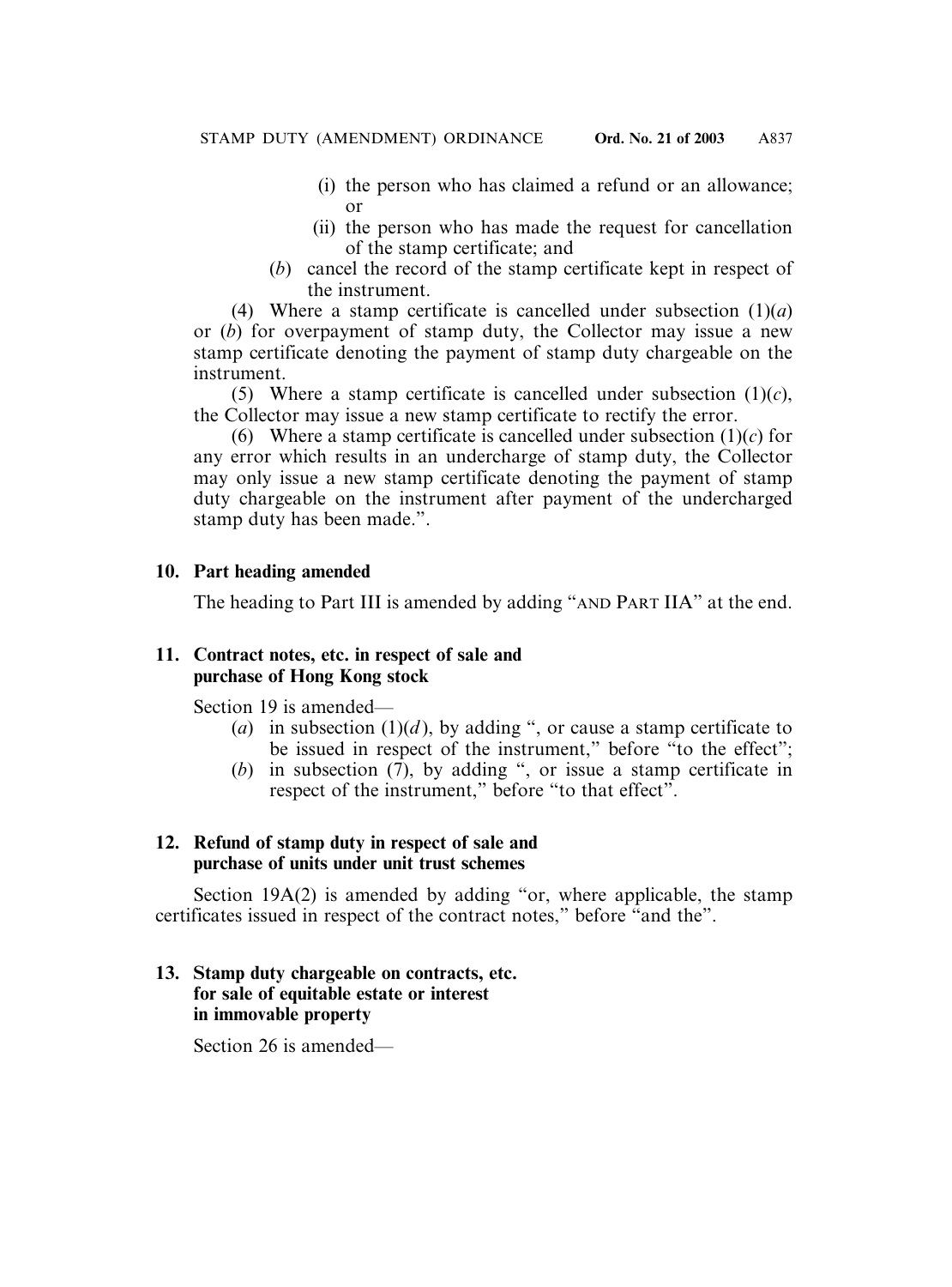- (*a*) in subsection (3), by adding ", or issue a stamp certificate denoting," before "the payment";
- (*b*) in subsection (4), by adding ", or an application for stamping is made to the Collector under section 18F in respect of the conveyance within that period or that longer period," before "the conveyance".

#### **14. Chargeable agreements for sale**

Section 29C is amended—

(*a*) in subsection (5B)(*c*), by repealing everything after "may" and substituting—

"cancel—

- (*a*) the stamp, if any, denoting payment of the monies on the agreement; or
- (*b*) the stamp certificate, where applicable, denoting payment of the monies in respect of the agreement.";
- (*b*) in subsection (13)(*a*), by adding ", or issue a stamp certificate in respect of the agreement," before "to the effect".

### **15. Conveyances on sale of residential property**

Section 29D is amended—

- $(a)$  in subsection  $(1)$ 
	- (i) by adding ", or an application for stamping is made under section 18F," after "stamping";
	- (ii) in paragraph  $(b)$ , by repealing "or 13(2)" and substituting ",  $13(2)$  or  $18E(1)$ ";
	- (iii) by adding "or issue a stamp certificate in respect of the conveyance on sale" before the full stop;
- (*b*) in subsections (2)(*a*), (3)(*a*), (*b*) and (*c*), (4)(*a*) and (5)(*a*), by repealing "or  $13(2)$ " and substituting ",  $13(2)$  or  $18E(1)$ ".

#### **16. Instruments specially exempted**

Section 40(2) is amended by repealing "with a stamp denoting" and substituting "to the effect".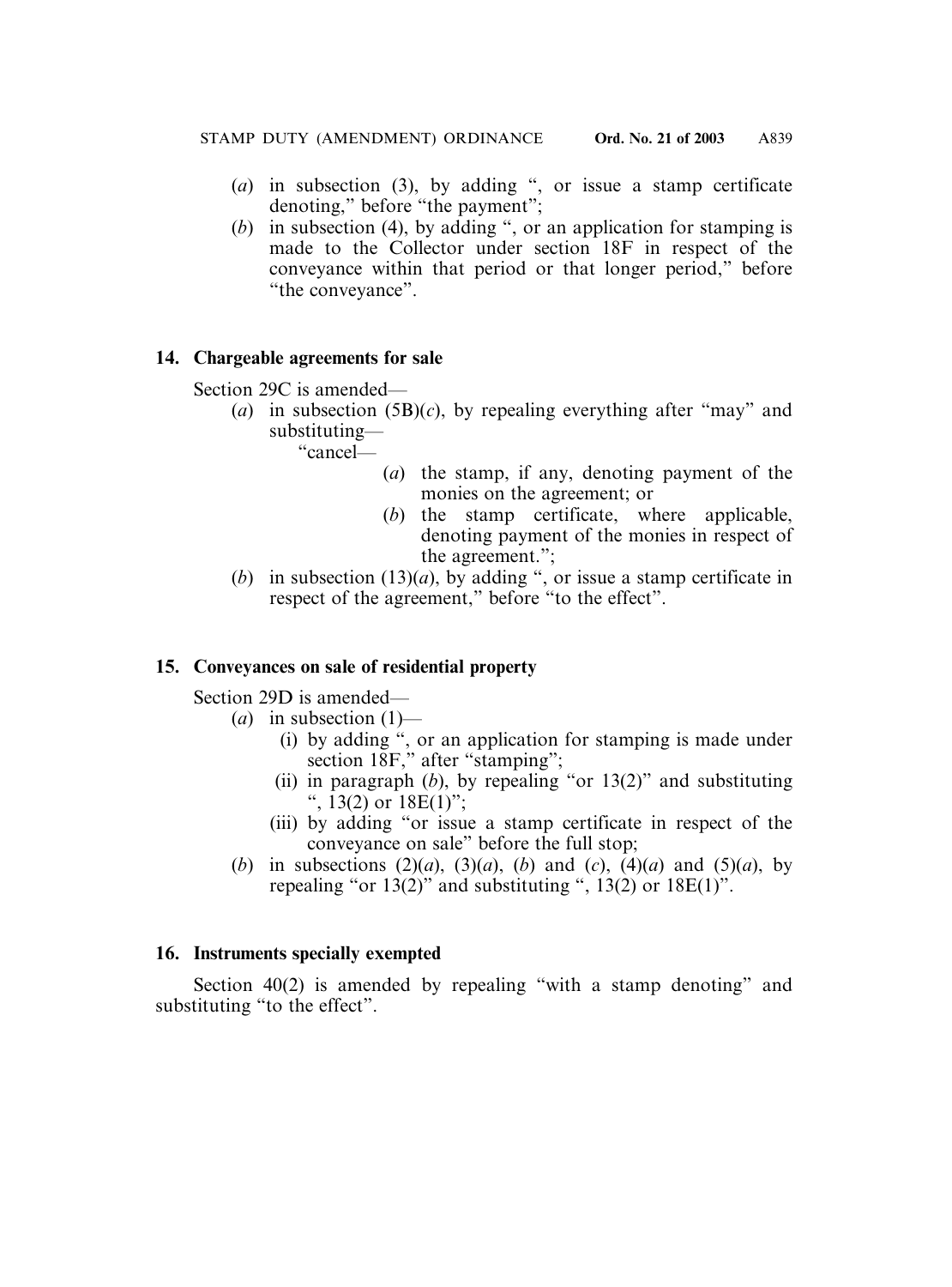#### **17. Relief in case of gift to exempted institution**

Section 44(3) is amended by adding "or by way of a stamp certificate," before "denoting".

#### **18. Relief in case of conveyance from one associated body corporate to another**

Section 45(3) is amended by adding "or by way of a stamp certificate," before "denoting".

#### **19. Instruments affecting immovable property made for new Government lease or exchange to be exempt**

Section 46(1) and (2) is amended by repealing "thereon a certificate" and substituting "on the instruments a certificate, or issue a stamp certificate,".

#### **20. Instruments confirmatory of transactions during Japanese occupation to be exempt**

Section 47(2) is amended by repealing "thereon a certificate" and substituting "upon the instrument a certificate, or issue a stamp certificate,".

#### **21. Part heading amended**

The heading to Part VI is amended by adding ", ETC." after "STAMPS".

#### **22. Allowance for spoiled stamps and stamp certificates rendered unfit for purpose intended**

Section 48(1) is amended—

- (*a*) by adding "or any stamp certificate rendered unfit for the purpose intended" after "stamp spoiled";
- (*b*) in paragraph (*c*), by adding ", or the stamp certificate is issued in respect of," after "used for".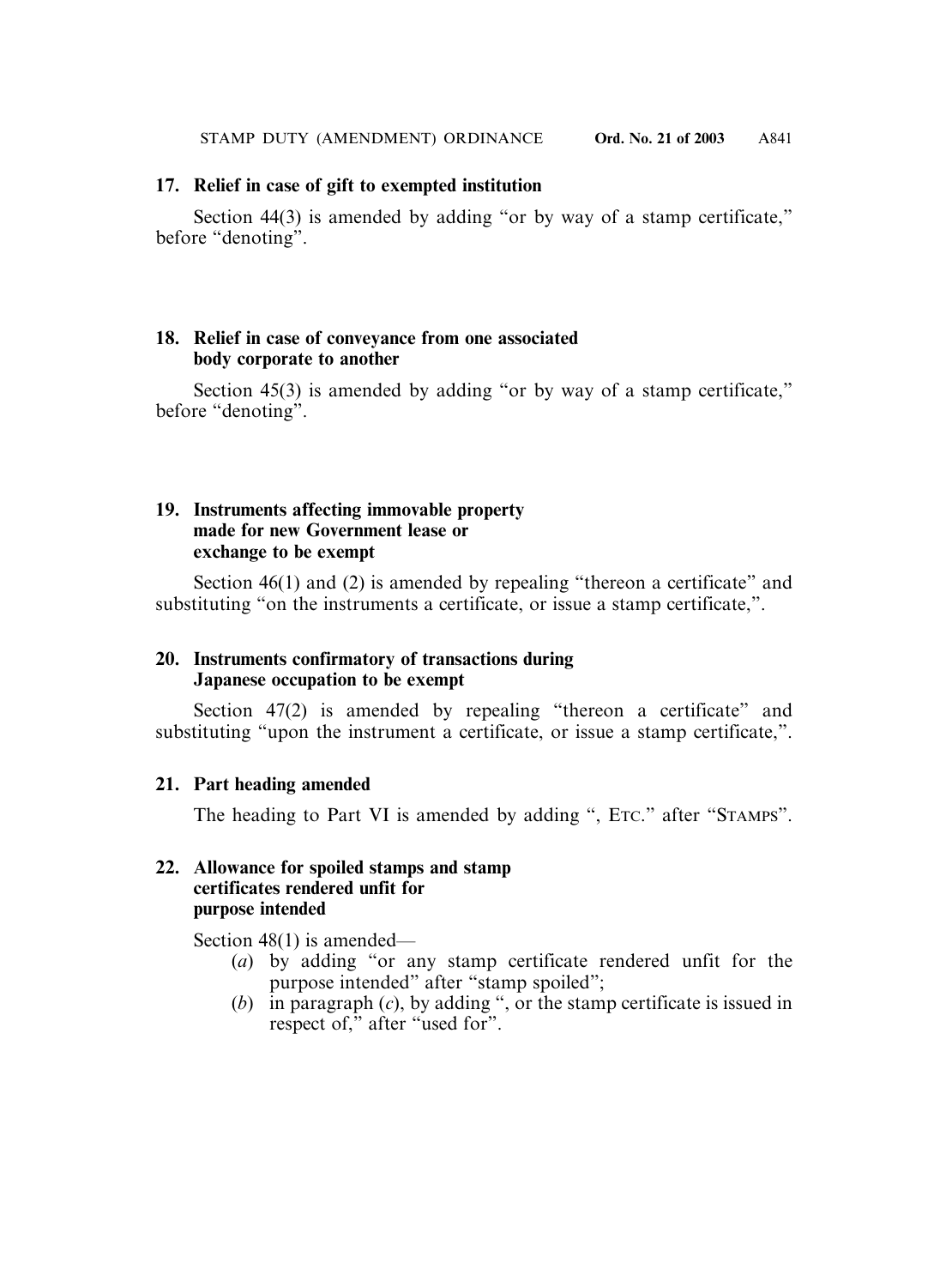#### **23. Section substituted**

Section 49 is repealed and the following substituted—

#### "**49. Allowance for stamps inadvertently used and stamp certificates inadvertently issued**

- (1) Subject to subsections (2) and (3), where—
	- (*a*) any person has inadvertently used a stamp for, or a stamp certificate has been inadvertently issued in respect of, an instrument chargeable with stamp duty, and the stamp duty paid was of greater value than was necessary; or
	- (*b*) any person has inadvertently used a stamp for, or a stamp certificate has been inadvertently issued in respect of, an instrument not chargeable with stamp duty,

the Collector may, upon application, cancel the stamp or the stamp certificate (as the case may be).

- (2) An application under subsection (1) shall be made—
	- (*a*) within 2 years after the date of the instrument; or
	- (*b*) if it is not dated, within 2 years after its execution by the person by whom it was first or alone executed.

(3) An application under this section in respect of a stamp certificate inadvertently issued shall be made by the person who can prove to the satisfaction of the Collector that the stamp duty to which the stamp certificate relates was paid by him.

- (4) If the Collector—
	- (*a*) cancels a stamp in respect of an instrument chargeable with stamp duty, he may, where the instrument is stamped with a stamp denoting payment of the stamp duty chargeable on it, allow as spoiled the stamp so used; or
	- (*b*) cancels a stamp certificate in respect of an instrument chargeable with stamp duty, he may issue a new stamp certificate denoting payment of the stamp duty chargeable on the instrument and make an allowance for the overpayment of stamp duty.
- (5) If the Collector—
	- (*a*) cancels a stamp in respect of an instrument not chargeable with stamp duty, he may allow as spoiled the stamp so used; or
	- (*b*) cancels a stamp certificate in respect of an instrument not chargeable with stamp duty, he may allow for the stamp duty paid.